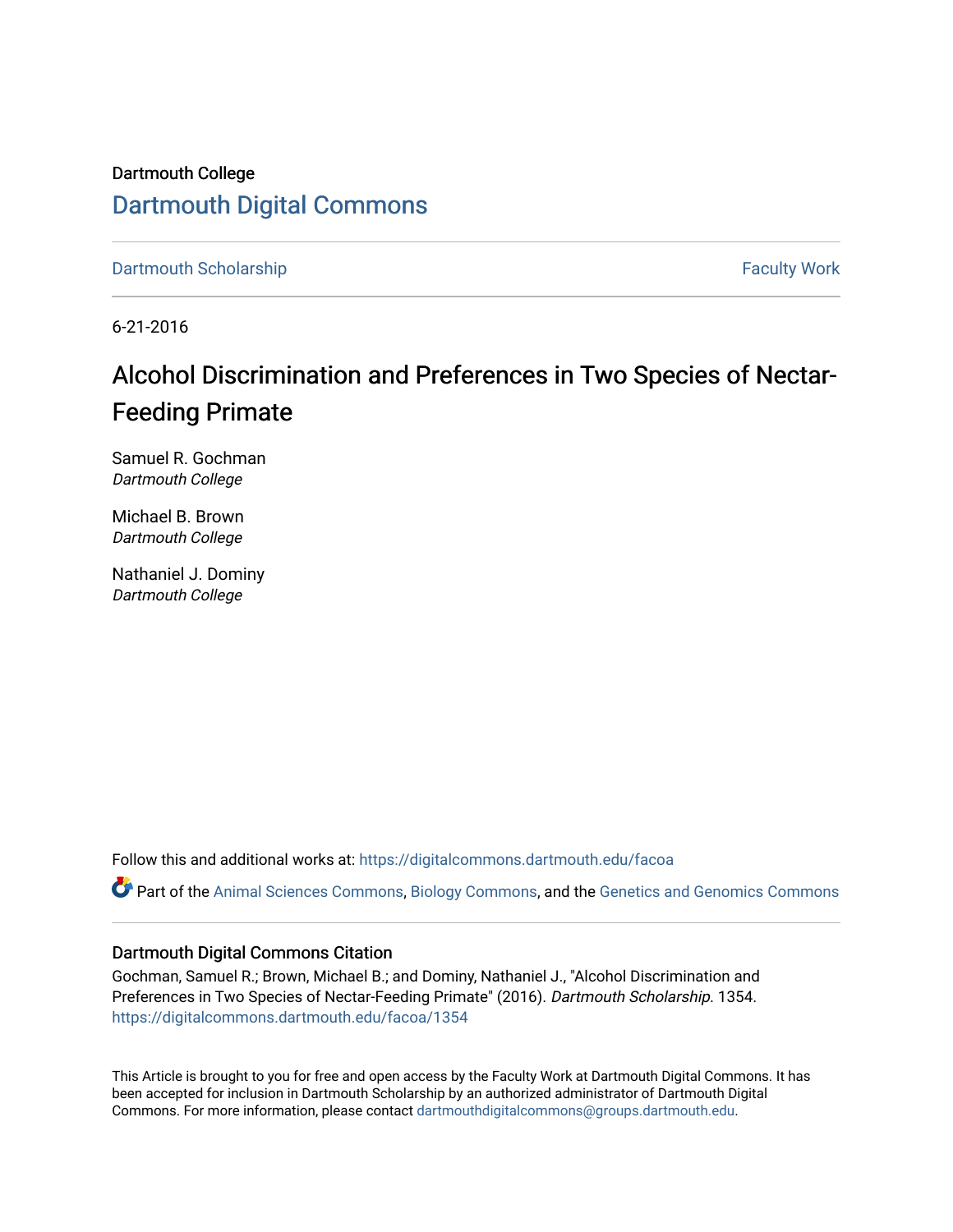# **ROYAL SOCIETY OPEN SCIENCE**

#### **rsos.royalsocietypublishing.org**





**Cite this article:** Gochman SR, Brown MB, Dominy NJ. 2016 Alcohol discrimination and preferences in two species of nectar-feeding primate.R. Soc. open sci.**3**: 160217. http://dx.doi.org/10.1098/rsos.160217

Received: 25 March 2016 Accepted: 21 June 2016

**Subject Category:**

Biology (whole organism)

**Subject Areas:** behaviour/ecology/evolution

#### **Keywords:**

dietary ethanol, alcohol dehydrogenase class IV (ADH4), Daubentonia madagascariensis, Nycticebus coucang

#### **Authors for correspondence:**

Samuel R. Gochman e-mail: [samuel.r.gochman.18@dartmouth.edu](mailto:samuel.r.gochman.18@dartmouth.edu) Michael B. Brown e-mail: [michael.b.brown.gr@dartmouth.edu](mailto:michael.b.brown.gr@dartmouth.edu) Nathaniel J. Dominy e-mail: [nathaniel.j.dominy@dartmouth.edu](mailto:nathaniel.j.dominy@dartmouth.edu)

Electronic supplementary material is available at http://dx.doi.org/10.1098/rsos.160217 or via http://rsos.royalsocietypublishing.org.



# Alcohol discrimination and preferences in two species of nectar-feeding primate

Samuel R. Gochman<sup>1,2</sup>, Michael B. Brown<sup>1</sup> and Nathaniel J. Dominy<sup>1,2</sup>

<sup>1</sup>Department of Biological Sciences, and <sup>2</sup>Department of Anthropology, Dartmouth College, Hanover, NH 03755, USA

SRG, [0000-0001-6420-0763](http://orcid.org/0000-0001-6420-0763)

Recent reports suggest that dietary ethanol, or alcohol, is a supplemental source of calories for some primates. For example, slow lorises (*Nycticebus coucang*) consume fermented nectars with a mean alcohol concentration of 0.6% (range: 0.0–3.8%). A similar behaviour is hypothesized for aye-ayes (*Daubentonia madagascariensis*) based on a single point mutation (A294V) in the gene that encodes alcohol dehydrogenase class IV (ADH4), the first enzyme to catabolize alcohol during digestion. The mutation increases catalytic efficiency 40-fold and may confer a selective advantage to aye-ayes that consume the nectar of *Ravenala madagascariensis*. It is uncertain, however, whether alcohol exists in this nectar or whether alcohol is preferred or merely tolerated by nectarivorous primates. Here, we report the results of a multiple-choice food preference experiment with two aye-ayes and a slow loris. We conducted observer-blind trials with randomized, serial dilutions of ethanol (0–5%) in a standard array of nectarsimulating sucrose solutions. We found that both species can discriminate varying concentrations of alcohol; and further, that both species prefer the highest available concentrations. These results bolster the hypothesized adaptive function of the A294V mutation in ADH4, and a connection with fermented foods, both in aye-ayes and the last common ancestor of African apes and humans.

## 1. Background

Mounting evidence suggests that dietary ethanol, or alcohol, is a prevalent component in the natural diets of non-human primates [\[1–](#page-7-0)[9\]](#page-7-1). This premise, which is contested [\[10\]](#page-7-2), is supported by recent findings concerning alcohol dehydrogenase class IV (ADH4) [\[11\]](#page-7-3), the first enzyme to encounter and catabolize alcohol during digestion [\[12\]](#page-7-4). Carrigan *et al.* [\[11\]](#page-7-3) reported the protein

2016 The Authors. Published by the Royal Society under the terms of the Creative Commons Attribution License http://creativecommons.org/licenses/by/4.0/, which permits unrestricted use, provided the original author and source are credited.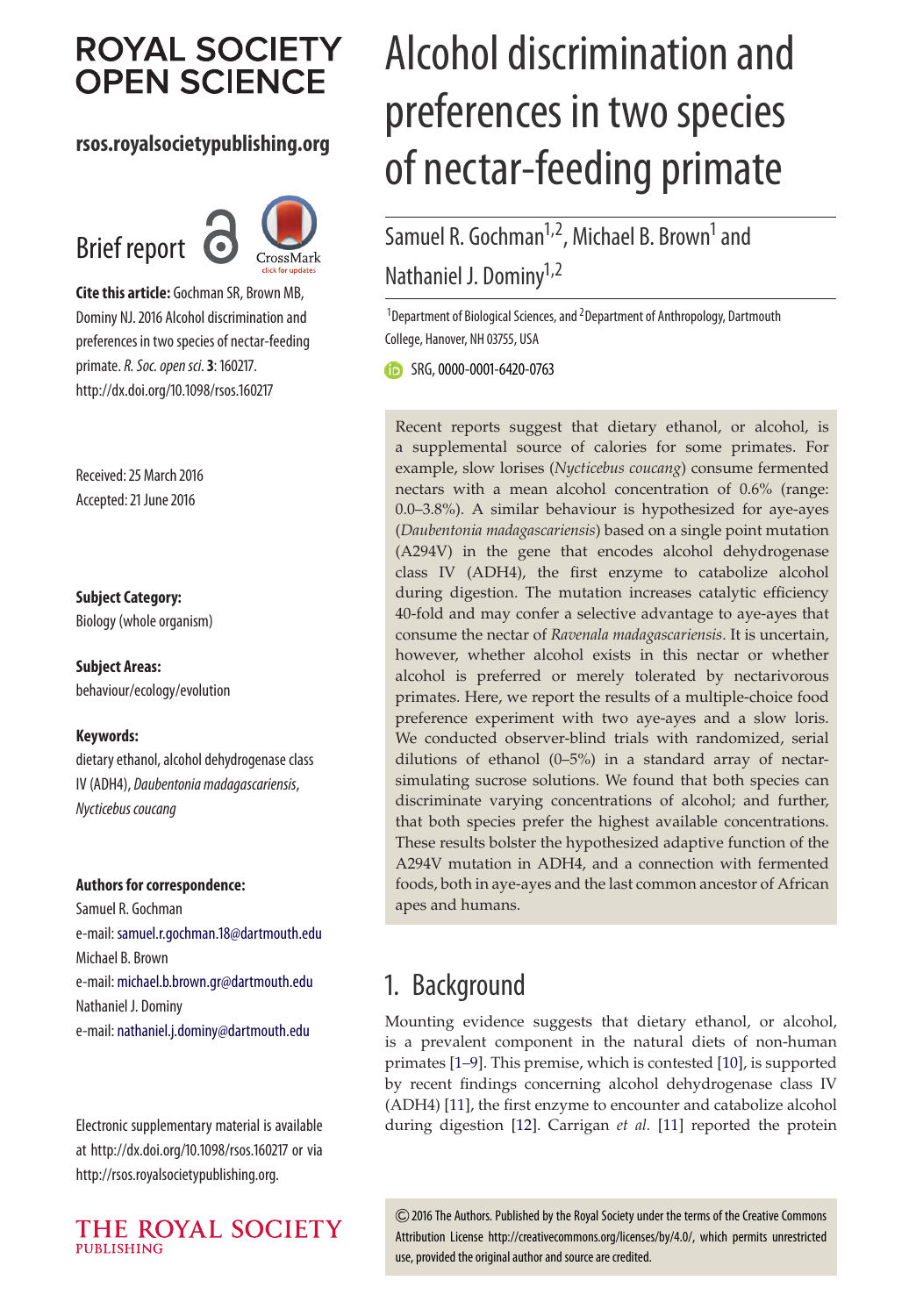sequences and corresponding kinetic activities of ADH4 in 18 primate species and resurrected nine ancestral proteins to better understand the evolution and functional ecology of ADH4. This innovative approach revealed three key findings. First, ADH4 is practically inactive toward ethanol in most primate species. Second, a single amino acid change (A294V) in some species resulted in a 40-fold increase in ethanol oxidation, substantially improving enzymatic efficiency. Third, this mutation arose independently in two distantly related primates, the aye-aye (*Daubentonia madagascariensis*) and the last common ancestor of African apes and humans.

Carrigan *et al.* [\[11\]](#page-7-3) proposed that increasing terrestrial travel exposed the last common ancestor of African apes and humans to fermented fruits on the forest floor; and further, that consuming such fruits favoured retention of the A294V mutation. This adaptive hypothesis is alluring [\[13\]](#page-7-5) but some observers have inferred or imputed a primate aversion to fermented resources [\[10\]](#page-7-2). At the same time, chimpanzees are known to ingest the fermented exudates of some plants [\[8,](#page-7-6)[14\]](#page-7-7). For example, the chimpanzees of Bossou, Guinea consume sap from the raffia palm (*Raphia hookeri*) with a mean alcohol concentration of 3.1% (range: 0.6–6.9% [\[8\]](#page-7-6)). This behaviour is somewhat unnatural (the chimpanzees capitalize on the presence of sap-collecting plastic containers [\[8\]](#page-7-6)), but it indicates a proclivity for alcohol and is therefore compatible with the adaptive hypothesis of Carrigan *et al.* [\[11\]](#page-7-3). Still, the problems with evaluating this hypothesis are twofold. First, the alcohol content of overripe or fermented fruits in African forests, or the attraction of chimpanzees to them, await systematic study. Second, the aye-aye (*D. madagascariensis*) is an exemplar of dietary specialization that poses a challenge to any adaptive interpretation of the A294V mutation.

#### 1.1. Aye-aye (Daubentonia madagascariensis)

The aye-aye is a nocturnal lemur endemic to Madagascar [\(figure 1](#page-3-0)*a*). It is an enduring source of fascination, both because of its many idiosyncrasies and because it is the sole surviving member of a lineage with an origin approximately 70 million years ago [\[17\]](#page-7-8). *Daubentonia* is therefore allocated to its own family (Daubentoniidae) and infraorder (Chiromyiformes). The aye-aye is perhaps best known for its acoustic foraging behaviours, termed percussive foraging or tap-scanning [\[18\]](#page-7-9), and suite of anatomical specializations, particularly in the hand, skull and central nervous system [\[18–](#page-7-9)[27\]](#page-8-0). The elongated middle finger of aye-ayes—described as villiform, filamentous, and grotesquely attenuated—is one of its most outstanding traits, for it is equipped with a unique ball-and-socket metacarpophalangeal joint [\[24\]](#page-8-1) and capable of extreme mobility [\[28\]](#page-8-2) and speed (tap intervals of  $97.7 \pm 19.9$  ms [\[29\]](#page-8-3)). The central function of this extraordinary instrument is to detect, localize and extract the larvae of longhorn (cerambycid) beetles in decaying wood [\[30\]](#page-8-4).

Given that larvae are an improbable source of alcohol, it is tempting to interpret the A294V transition of aye-ayes as a spurious mutation. However, aye-ayes devote as much as 20% of wet-season feeding time to the nectar of *Ravenala madagascariensis* [\[31\]](#page-8-5), the traveller's tree [\(figure 1](#page-3-0)*b*). Aye-ayes use their middle digits to probe for and withdraw nectar, an action that strongly suggests effective pollination [\[32\]](#page-8-6). The sucrose content of the nectar ranges from 11.5 to 15.5%, with mean published values of  $12.2 \pm 1.3$ , 14.2 and 14.5% [\[31–](#page-8-5)[33\]](#page-8-7). Perhaps significantly, the large bracts of *R. madagascariensis* [\(figure 1](#page-3-0)*c*) contain another liquid described as 'slimy ... copious and always readily available, (with a) low sugar content reward of 2.8%' [\[33\]](#page-8-7). This description resembles accounts of fermented nectar [\[34\]](#page-8-8), but the extrafloral location and low sugar content is puzzling, suggesting a distinct exudate. Alternatively, the bracts may accumulate excess or spilled nectar, the sugar of which is diluted by rain or consumed by yeast during fermentation. Access to one or both liquids raises the possibility that aye-ayes consume non-trivial quantities of alcohol on a seasonal basis. Although speculative, this hypothesis [\[11\]](#page-7-3) agrees well with observations of another nocturnal primate, the slow loris (*Nycticebus coucang*).

#### 1.2. Slow loris (Nycticebus coucang)

The slow loris is a nocturnal lorisoid primate endemic to Southeast Asia [\(figure 2](#page-3-1)*a*). In Perak, Malaysia, a substantial proportion of its diet (41% of feeding observations) is focused on the fermented nectar of the bertam palm (*Eugeissona tristis*) [\(figure 2](#page-3-1)*b,c* [\[34](#page-8-8)[,37\]](#page-8-9)). The nectar of *E. tristis* contains sucrose (approx. 10% [\[37\]](#page-8-9)) and alcohol concentrations as high as 3.8% (vol/vol) (mean and median levels = 0.6 and 0.5%, respectively [\[34\]](#page-8-8)). Nightly estimates of alcohol consumption suggest that slow lorises are unlikely to suffer intoxication [\[34\]](#page-8-8), but they do highlight a potential selective pressure on ADH4 and other members of the ADH family. At present, however, the protein sequence and corresponding kinetic activity of ADH4 are unknown for slow lorises.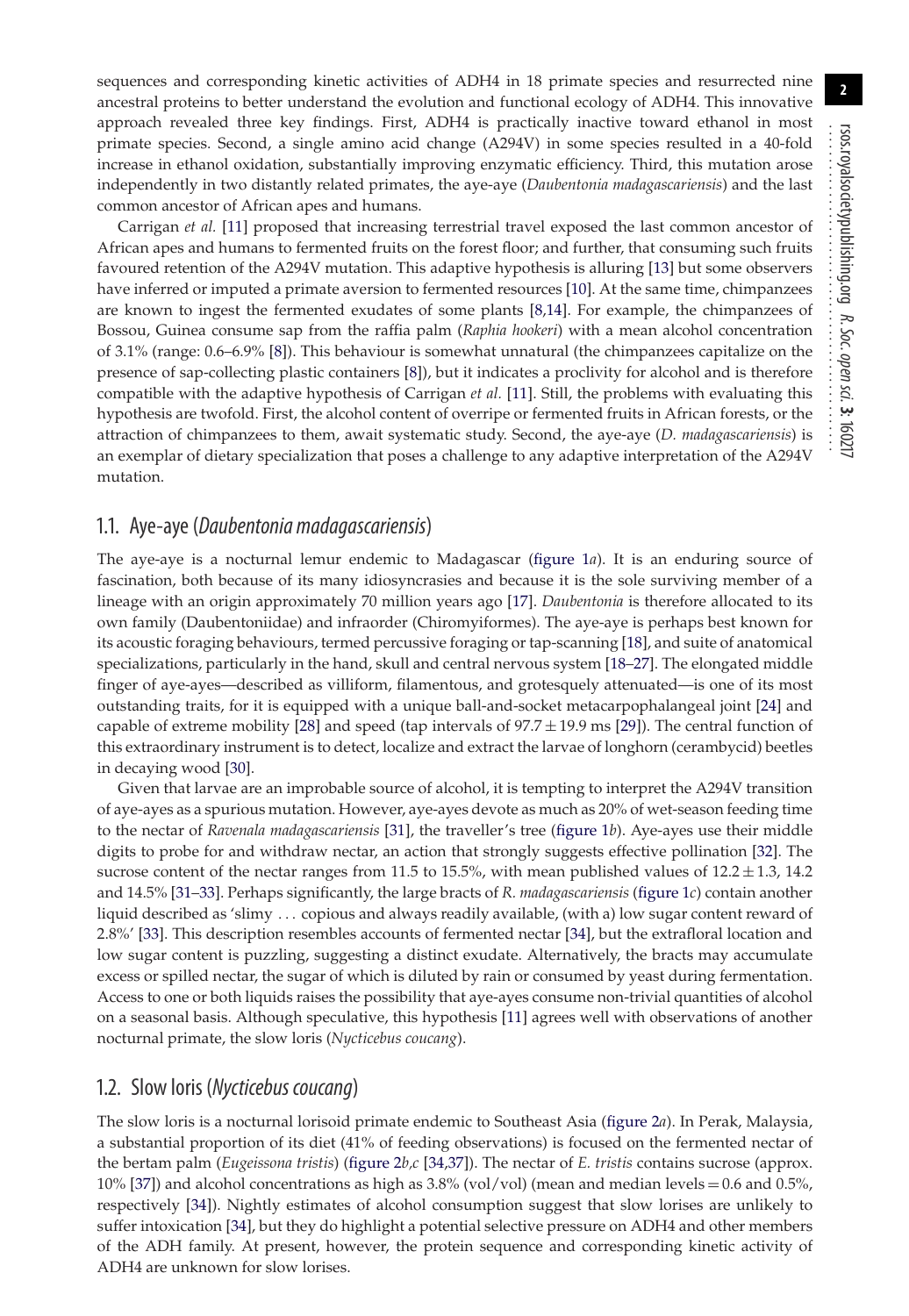

(*c*)

<span id="page-3-0"></span>**Figure 1.** Natural history underlying the hypothesized adaptive function of the A294V mutation in the gene that encodes ADH4 [\[11\]](#page-7-3): (a) the aye-aye (Daubentonia madagascariensis; photograph by David Haring, reproduced with permission); (b) the traveller's tree (Ravenala madagascariensis; Strelitziaceae) is an enduring symbol of Madagascar [\[15\]](#page-7-10) in part because of its distinctive, distichous leaf arrangement; (c) the axillary inflorescence of R. madagascariensis is distinguished by congested overlapping bracts, some of which are shown with protruding flowers (photograph by Gerald McCormack, reproduced with permission). For aye-ayes, the sturdy bracts and flowers of R. madagascariensis are potential sources of fermented nectar, perhaps, especially areas of abundant stands ('Ravenala forests' [\[16\]](#page-7-11)) in eastern Madagascar.



<span id="page-3-1"></span>**Figure 2.** At least one primate species is a verified consumer of fermented nectar [\[34\]](#page-8-8): (a) the slow loris (Nycticebus coucang; photograph by David Haring, reproduced with permission); (b) the bertam palm (*Eugeissona tristis*; Arecaceae) is a fiercely spiny acaulescent palm endemic to Peninsular Malaysia and Thailand [\[35\]](#page-8-10) (photograph by Annette Zitzmann, reproduced with permission); (c) the woody pencilshaped flowers of E. tristis are well suited for supporting the weight of scansorial mammals attracted to the frothing, fermented nectar [\[36\]](#page-8-11). The presence of a nitidulid beetle demonstratesthe attraction of insectstofermented nectar; it is also a potential vector of inoculation with yeast [\[34\]](#page-8-8) (photograph by Annette Zitzmann, reproduced with permission).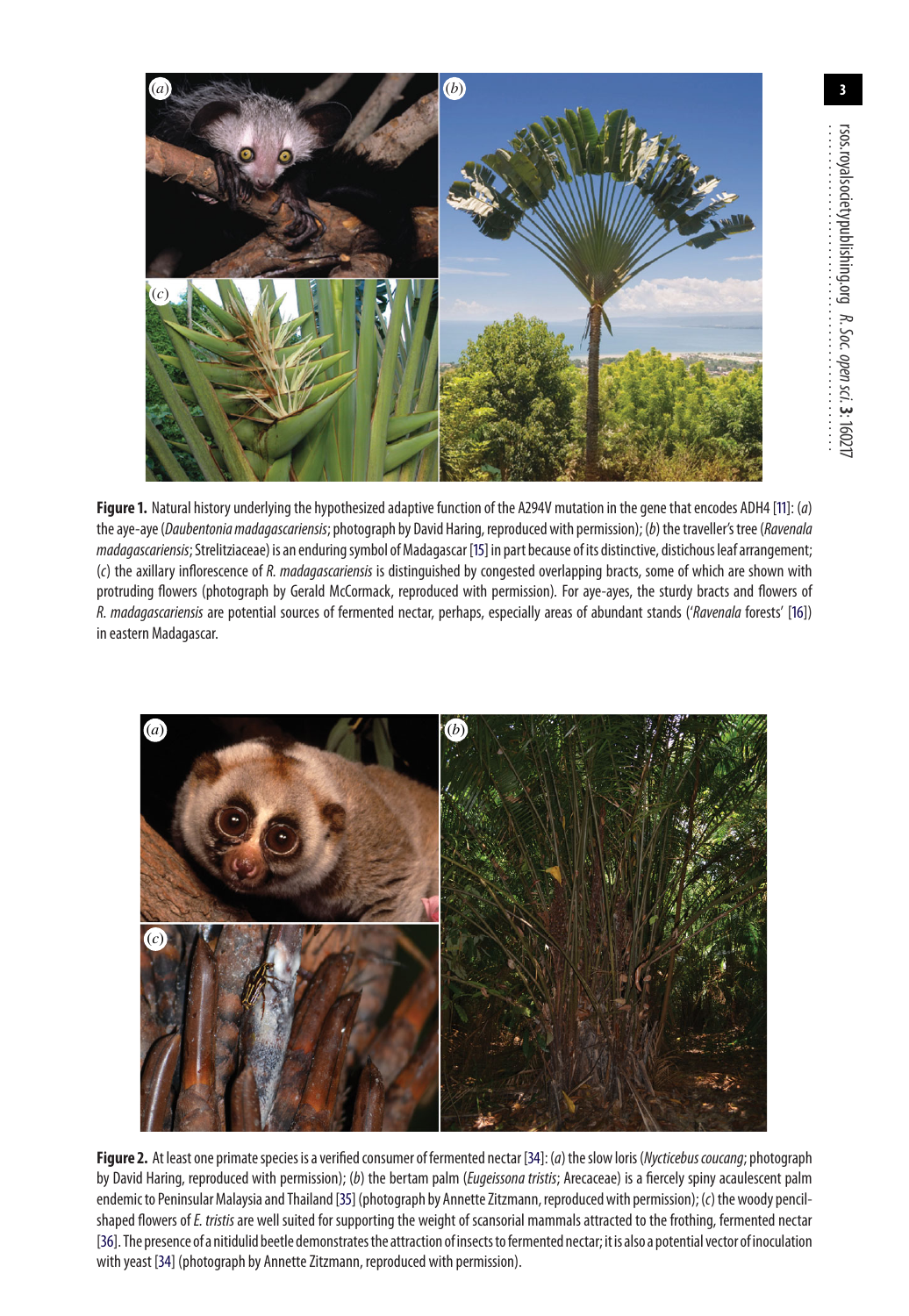#### 1.3. Motivation and study design

Recent findings concerning aye-ayes and slow lorises point to habitual interactions with fermented nectar, and it follows that natural selection would have favoured a discriminating aversion or preference for low concentrations of alcohol. Here, we describe and report the results of a multiple-choice feeding experiment designed to test this basic premise.

## 2. Multiple-choice feeding experiment

#### 2.1. Animal subjects and study site

We studied two aye-ayes at the Duke Lemur Center (DLC), Durham, NC, USA; an adult female ('Morticia'; mass: 2.70 kg), born in the wild in 1988, and an adult male ('Merlin'; mass: 2.96 kg), born at the DLC in 1994. Morticia was captured in 1991 near Anjimangirana, northwest Madagascar [\[38\]](#page-8-12), an area without formal descriptions of *Ravenala* [\[16\]](#page-7-11). We also studied an adult slow loris, a female ('Dharma'; mass: 1.06 kg), born at the DLC in 2000. The diets of both species contain chow gruel, mealworms and a medley of ripe fruit, which is expected to contain trace amounts of alcohol. Lifetime exposure to alcohol is therefore limited. The study animals were housed separately in temperature-controlled enclosures and maintained on a reverse light cycle. Our experiments (between 10.30 and 15.00) were conducted during the wake cycles of the animals and therefore under conditions of semidarkness.

#### 2.2. Experimental design

We modified a resin outdoor dining table (Truva; height: 29 inch [74 cm]; diameter: 42 inches [107 cm]) to create a sturdy, sanitizable experimental array (electronic supplementary material, figure S1*a*). The circular array consisted of eight 1 oz [29.6 ml] containers recessed into the table surface. A 0.5 inch [1.27 cm] hole was drilled into the 2 inch [5.1 cm] cap of each container to enable olfactory assessment and digital access, while limiting evaporation (electronic supplementary material, figure S1*b*).

To simulate the typical nectars of *R. madagascariensis* (germane to aye-ayes) and *E. tristis* (germane to slow lorises), we created stock solutions of 14% and 10% sucrose by volume, respectively [\[31](#page-8-5)[–34](#page-8-8)[,37\]](#page-8-9). To simulate fermented nectars, we used these stock solutions to create serial dilutions of pure (99.5%) ethanol (Fisher catalogue no. BP2818500). This protocol has the practical advantage of simplifying the daily on-site production of fresh solutions, but it has the disadvantage of systematic imprecision. For instance, our serial dilutions of 1.0%, 3.0% and 5.0% ethanol in a solution of 14% sucrose are in fact dilutions of 0.995%, 2.985% and 4.975% ethanol in solutions of 13.86%, 13.58% and 13.30% sucrose, respectively. Similarly, our serial dilutions of 1.0%, 2.0% and 4.0% ethanol in a solution of 10% sucrose are in fact dilutions of 0.995%, 1.990% and 3.980% ethanol in solutions of 9.9%, 9.8% and 9.6% sucrose, respectively. We held the volume of solution in each container constant at 25 ml (aye-ayes) or 10 ml (slow loris), a difference that is proportional to the body masses of our study animals.

For the two aye-ayes, the experimental array contained tap water and four 14%-sucrose solutions with varying concentrations of ethanol: 0.0 (control), 1.0, 3.0 and 5.0%, a range that corresponds with recorded variation in primate-edible fruits and exudates [\[2–](#page-7-12)[9](#page-7-1)[,34\]](#page-8-8). To avoid animal habituation, the positions of the five containers in the array were randomized at the start of each trial; and to avoid observational bias, all behavioural data were collected blind to the contents of individual containers. Both aye-ayes were inquisitive animals and they themselves initiated most trials by mounting the table and entering the array voluntarily. A trial was defined by the onset and offset of physical interactions with individual containers. The trials ended when direct contact with the array ceased for 5 min. Some trials were terminated when the animals gnawed the apparatus instead of probing the containers, indicating satiety or disinterest in the experiment.

To test whether aye-ayes demonstrate a preference for controls or experimental treatments, we quantified probative behaviours as a proxy for motivation. This behaviour entailed three discrete actions: (i) extension of the middle finger, (ii) probing of individual containers and (iii) finger withdrawal coupled with immediate oral intake. This stereotypical sequence, or digital-probe-to-mouth-event (DPME), is rapid and difficult to quantify with real-time visual observations. Accordingly, we filmed all trials with a digital video camera equipped with nightshot capabilities (Sony AVCHD HDR-CX405; electronic supplementary material, video S1). For each variable, we measured DPMEs and calculated the ingested mass by subtraction. For each aye-aye, we performed one trial per day over 15 days for a total of 30 trials.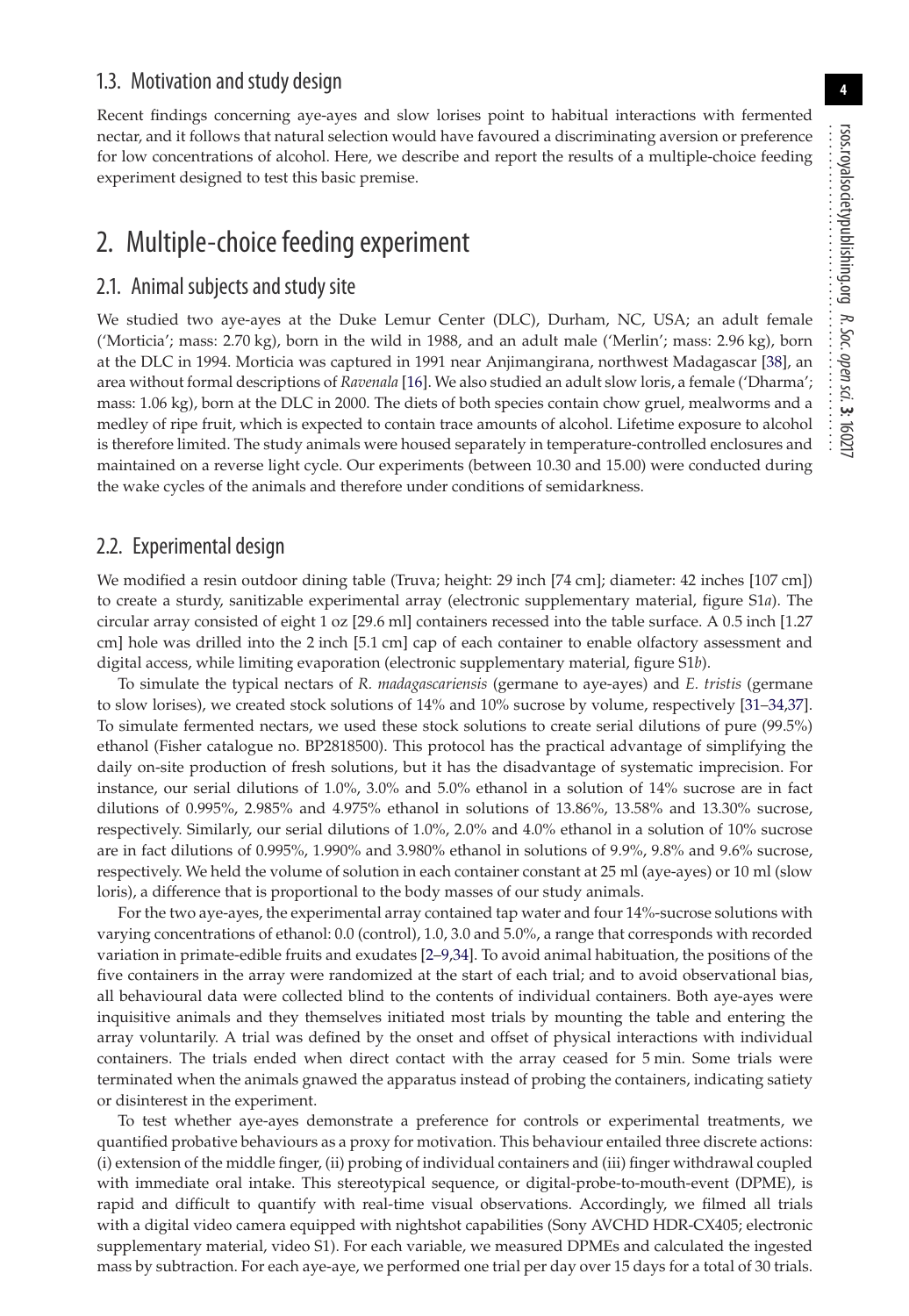For the slow loris, the experimental array contained tap water and four 10%-sucrose solutions of 0.0 (control), 1.0, 2.0 and 4.0% ethanol, a range that corresponds with recorded variation in the nectar of bertam palms (*E. tristis*) [\[34\]](#page-8-8). Trial conditions were identical to those of the aye-ayes with two exceptions: (i) the slow loris was induced to the centre of the array with raisins or honey and (ii) the lids were removed from the containers to allow direct oral access to each solution (electronic supplementary material, figure S1*c*). To test whether our study animal demonstrated a preference for individual variables, we calculated the ingested mass of each solution by subtraction. We performed one trial per day over 5 days for a total of five trials.

#### 2.3. Data analysis

For aye-ayes, the number of DPMEs and consumed masses varied considerably across the 30 trials. Accordingly, we calculated proportional consumption by dividing the number of DPMEs or mass consumed for each variable by the corresponding totals for each trial [\[39\]](#page-8-13). To test the null hypothesis (i.e. no differential consumption between solutions), we used a multivariate Hotelling's *T*<sup>2</sup> test [\[39,](#page-8-13)[40\]](#page-8-14). To test whether aye-ayes also demonstrated a preference for alcohol, we performed a post hoc comparison of lower (0.0 and 1.0%) and higher (3.0 and 5.0%) concentrations of alcohol using repeated-measures ANOVA [\[40\]](#page-8-14). For the slow loris, the mass of liquid consumed varied somewhat across the five trials. We therefore replicated the preceding statistical analyses, except that our post hoc comparison of lower (0.0 and 1.0%) and higher (2.0 and 4.0%) concentrations of alcohol differed per experimental conditions. Statistical procedures were performed in JMP v. 12.1.0 (SAS Institute, Cary, NC, USA) and G\*Power v. 3.1.9.2 [\[41\]](#page-8-15); all probability levels are two-tailed, with significance at  $\alpha$  < 0.05.

### 3. Results

#### 3.1. Aye-aye (Daubentonia madagascariensis)

Covariation of the two measures, digital-probe-to-mouth-events (DPMEs) and mass consumed, was nonlinear but highly predictive across 30 trials  $(R^2 = 0.96)$ ; electronic supplementary material, figure S2), indicating that error from spillage or miscounted DPMEs was distributed evenly through the experiment.

The aye-ayes discriminated between conditions regardless of whether tap water was included (Hotelling's  $T^2 = 1267.3$ ,  $F = 218.5$ ,  $p < 0.0001$ ) or excluded (Hotelling's  $T^2 = 41.8$ ,  $F = 9.4$ ,  $p < 0.0001$ ) as a control variable. We obtained similar results when we analysed consumption by mass (water included: Hotelling's  $T^2 = 7100.7$ ,  $F = 1217.2$ ,  $p < 0.0001$ ; water excluded: Hotelling's  $T^2 > 9000.0$ ,  $F > 2000.0$ ,  $p < 0.0001$ ), suggesting that aye-ayes can readily detect varying concentrations of alcohol and adjust their behaviours accordingly.

To test whether aye-ayes demonstrate a preference for alcohol, we performed a post hoc comparison of lower (0.0 and 1.0%) and higher (3.0 and 5.0%) concentrations and detected a preference for higher concentrations, as measured by DPMEs (repeated-measures ANOVA: *F* = 12.95; *p* < 0.0001) and mass consumed (repeated-measures ANOVA: *F* = 18.87; *p* < 0.0001; [figure 3](#page-6-0)*a*). Another indication of preference is indirect but telling. Containers with higher-alcohol concentrations elicited many scores of DPMEs even after the liquid content was emptied (see the inflection at 25 ml; electronic supplementary material, figure S2). Compulsive digital probing for residual traces of alcohol suggests a strong attraction or craving.

#### 3.2. Slow loris (Nycticebus coucang)

The drinking behaviour of a slow loris, as measured by the proportion of mass consumed, varied significantly across five trials when water was included as a control variable (Hotelling's  $T^2$  > 9000.0,  $p < 0.0001$ ), but not when it was excluded (Hotelling's  $T^2 = 508.9$ ,  $F = 31.8$ ,  $p = 0.13$ ). These conflicting findings reflect (i) a relative aversion to tap water and (ii) a limited sample of five trials, respectively. A post hoc power analysis of the latter result [effect size: Mahalanobis distance,  $D^2 = 19.0$ ; power  $(1 - \beta) = 0.84$ ;  $\alpha = 0.05$ , two-tailed] indicates that an additional (sixth) trial would have resulted in statistical significance. To test whether the slow loris preferred alcohol, we performed a post hoc comparison of lower (0.0 and 1.0%) and higher (2.0 and 4.0%) concentrations and detected a preference for higher concentrations (repeated-measures ANOVA:  $F = 7.55$ ;  $p < 0.03$ ; [figure 3](#page-6-0)*b*).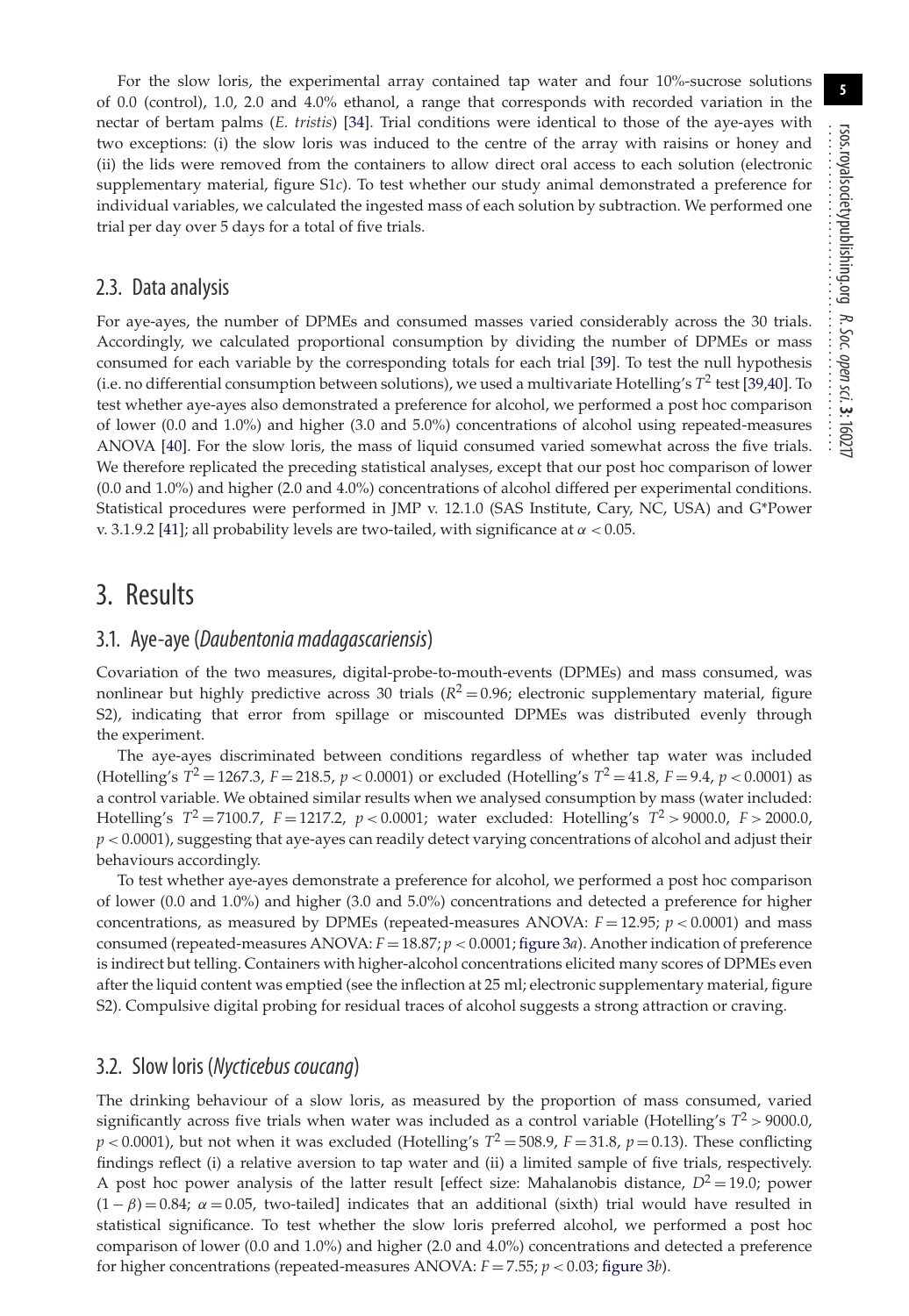**6**



<span id="page-6-0"></span>**Figure 3.** Bar graphs of mean proportional alcohol consumption (whiskers:  $\pm$  1 s.d.) across all trials in a multiple-choice feeding experiment: (a) for aye-ayes ( $n = 2$  animals, 15 trials each), the mean proportion of digital-probe-to-mouth-events (DPMEs) and the consumed mass of alcohol in an array of Ravenala nectar-simulating solutions differed between lower- (0.0 and 1.0%) and higheralcohol (3.0 and 5.0%) concentrations, indicating a preference for higher concentrations; (b) for a slow loris ( $n=1$  animal, 5 trials), the consumed mass of alcohol in an array of Eugeissona nectar-simulating solutions differed significantly between lower- (0.0 and 1.0%) and higher-alcohol (2.0 and 4.0%) concentrations, indicating a preference for higher concentrations.

## 4. Discussion

Our multiple-choice preference experiments faced several constraints, namely a limited number of individuals and trials, resulting in a small overall sample size. This weakness is compensated, perhaps by the statistical strength and novelty of our findings. We found that members of two species of nectivorous primate—the aye-aye (*D. madagascariensis*) and slow loris (*N. coucang*)—can discriminate between varying concentrations of alcohol in nectar-simulating solutions; and further, that both species prefer the highest concentrations of alcohol available to them. This result bolsters the hypothesized adaptive function of the A294V mutation in the gene that encodes ADH4 in aye-ayes [\[11\]](#page-7-3), but it also calls attention to several empirical voids.

First, the flowers and bracts of *R. madagascariensis* [\(figure 1](#page-3-0)*c*) are uncertain sources of fermented nectar. The potential for alcohol in these nectariferous tissues is a topic that invites immediate attention. Second, ADH4 is unstudied in slow lorises, the only verified consumer of fermented nectar among primates [\[34\]](#page-8-8). The protein sequences and kinetic activities of ADH and aldehyde dehydrogenase (ALDH) enzymes in this species could prove instructive. Third, our experiment suffers from limited sampling within the primate phylogeny, both at the molecular and behavioural levels. It is unknown whether nectarivorous strepsirrhines lacking the A294V mutation—such as the southern lesser galago (*Galago moholi*) and grey mouse lemur (*Microcebus murinus*) [\[11\]](#page-7-3)—would perform any differently in our experiment. A similar preference for alcohol is perhaps likely given that several species of monkey are attracted to alcohol despite lacking the A294V mutation (e.g. baboons, vervets, macaques; review: [\[6\]](#page-7-13)), suggesting that the A294V mutation might be irrelevant if compensation exists elsewhere in the alcohol metabolic pathway. ADH4 is merely one of many enzymes involved in alcohol metabolism.

Setting these inconvenient facts aside, it is tempting to suggest that our results are germane to human evolution. A preference for alcohol among aye-ayes is compatible with the hypothesis advanced by Carrigan *et al.* [\[11\]](#page-7-3), i.e. that the presence of the A294V mutation in a lineage is plausible evidence of fermented foods in the diet. It follows that the last common ancestor of African apes and humans consumed fermented foods, but the nature of these foods is debated. Carrigan *et al.* [\[11\]](#page-7-3) suggested fermented fruits on the forest floor were the vehicle for alcohol in the diet, but fermented exudates are another possibility [\[8\]](#page-7-6). A problem with any of these ideas is that systematic data are scarce, in part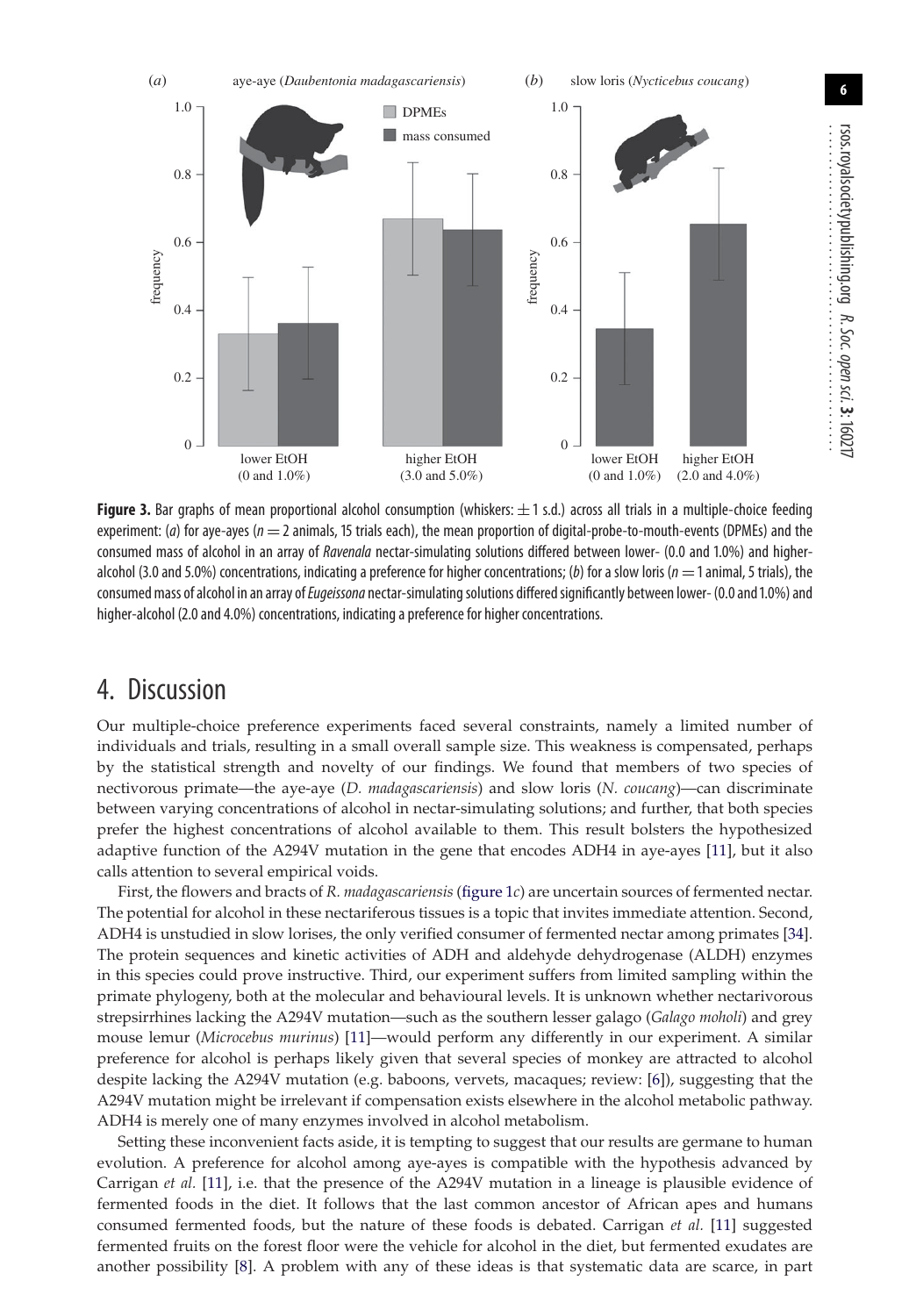because alcohol was once viewed as a deterrent to vertebrate frugivores [\[42\]](#page-8-16) and because wild primates show few outward signs of intoxication [\[10\]](#page-7-2). In consequence, the chronic consumption of alcohol at low levels in ripe and overripe fruits, as originally emphasized by Dudley [\[1\]](#page-7-0), remains an underappreciated factor in the foraging ecology of primates, and alcohol is seldom measured in primate foods.

Recent evidence, however, indicates that low concentrations of alcohol are prevalent in fruits [\[2](#page-7-12)[–5,](#page-7-14)[9\]](#page-7-1) and exudates [\[8](#page-7-6)[,34\]](#page-8-8), although samples sizes are small. Still, it is becoming increasingly likely that many or most primates habitually consume alcohol. Future research on the evolutionary ecology of yeast–plant– primate interactions promises to be rewarding, a prospect anticipated by Corner [\[43\]](#page-8-17) who, decades ago, observed:

Far too little seems to be known about tropical yeasts, or, if so, the knowledge has not filtered out of scientific journals. Many an exudate from the broken limbs of trees, broken climbers, and the broken leaf-stalks and flowering stalks of palms is fermented by wild yeasts in the forest. My botanical monkeys so relished these slimy and alcoholic clots that I concluded that primitive man must have known about them and that mankind could never have been teetotal until recently. [p. 138]

Ethics. Our research was approved by the Duke Lemur Center and the Institutional Animal Care and Use Committee of Duke University (protocol no. A193-15-06). It also adhered to the American Society of Primatologists (ASP) Principles for the Ethical Treatment of Non-Human Primates.

Data accessibility. All data were deposited in the Dryad Digital Repository [\(http://dx.doi.org/10.5061/dryad.831g4\)](http://dx.doi.org/10.5061/dryad.831g4). Authors' contributions. S.R.G. and N.J.D. conceived and designed the study; S.R.G. performed the experiments and collected the data; S.R.G., M.B.B. and N.J.D. analysed the data and wrote the paper. All authors gave final approval for publication.

Competing interests. We have no competing interests.

Funding. Our research was funded by a grant from the Claire Garber Goodman Fund, Department of Anthropology, Dartmouth College (to S.R.G.) and the David and Lucile Packard Foundation (Fellowship in Science and Engineering no. 2007-31754 to N.J.D.).

Acknowledgements. We are grateful for the technical and practical assistance of D. Brewer, E. Ehmke, B. DeFelice, R. Gochman, S. Gochman, J. Hua, D. H. Kerrigan, K. Welser and A. D. Yoder. This is Duke Lemur Center publication no. 1326.

## References

- <span id="page-7-0"></span>1. Dudley R. 2000 Evolutionary origins of human alcoholism in primate frugivory. Q. Rev. Biol.**75**, 3–15. [\(doi:10.1086/393255\)](http://dx.doi.org/10.1086/393255)
- <span id="page-7-12"></span>2. Dudley R. 2002 Fermenting fruit and the historical ecology of ethanol ingestion: is alcoholism in modern humans an evolutionary hangover? Addiction **97**, 381–388. [\(doi:10.1046/j.1360-](http://dx.doi.org/10.1046/j.1360-0443.2002.00002.x) [0443.2002.00002.x\)](http://dx.doi.org/10.1046/j.1360-0443.2002.00002.x)
- 3. Dominy NJ. 2004 Fruits, fingers, and fermentation: the sensory cues available to foraging primates. Integr. Comp. Biol. **44**, 295–303. [\(doi:10.1093/icb/](http://dx.doi.org/10.1093/icb/44.4.295) [44.4.295\)](http://dx.doi.org/10.1093/icb/44.4.295)
- 4. Dudley R. 2004 Ethanol, fruit ripening, and the historical origins of human alcoholism in primate frugivory. Integr. Comp. Biol. **44**, 315–323. [\(doi:10.1093/icb/44.4.315\)](http://dx.doi.org/10.1093/icb/44.4.315)
- <span id="page-7-14"></span>5. Stephens D, Dudley R. 2005 The drunken monkey hypothesis. Nat. Hist.**113**, 40–44.
- <span id="page-7-13"></span>6. McGrew WC. 2011 Natural ingestion of ethanol by animals: why? In Liquid bread: beer and brewing in cross-cultural perspective(eds W Schiefenhövel, H Macbeth), pp. 13–19. New York, NY: Berghahn.
- 7. Dudley R. 2014 The drunken monkey: why we drink and abuse alcohol. Berkeley, CA: University of California Press.
- <span id="page-7-6"></span>8. Hockings KJ et al. 2015 Tools to tipple: ethanol ingestion by wild chimpanzees using leaf-sponges. R. Soc. open sci.**2**, 150150. [\(doi:10.1098/rsos.150150\)](http://dx.doi.org/10.1098/rsos.150150)
- <span id="page-7-1"></span>9. Weaver VR, Dudley R, Campbell CJ. 2015 Dietary ethanol ingestion by free-ranging spider monkeys (Ateles geoffroyi): an examination of the 'Drunken Monkey' hypothesis. Am. J. Phys. Anthropol.**156**, 321–322.
- <span id="page-7-2"></span>10. Milton K. 2004 Ferment in the family tree: does a frugivorous dietary heritage influence contemporary patterns of human ethanol use? Integr. Comp. Biol. **44**, 304–314. [\(doi:10.1093/](http://dx.doi.org/10.1093/icb/44.4.304) [icb/44.4.304\)](http://dx.doi.org/10.1093/icb/44.4.304)
- <span id="page-7-3"></span>11. Carrigan MA, Uryasev O, Frye CB, Eckman BL, Myers CR, Hurley TD, Benner SA. 2015 Hominids adapted to metabolize ethanol long before human-directed fermentation. Proc. Natl Acad. Sci. USA 112, 458–463. [\(doi:10.1073/pnas.1404167111\)](http://dx.doi.org/10.1073/pnas.1404167111)
- <span id="page-7-4"></span>12. Vaglenova J, Martínez SE, Porté S, Duester G, Farrés J, Parés X. 2003 Expression, localization and potential physiological significance of alcohol dehydrogenase in the gastrointestinal tract. Eur. J. Biochem.**270**, 2652–2662. [\(doi:10.1046/j.](http://dx.doi.org/10.1046/j.1432-1033.2003.03642.x) [1432-1033.2003.03642.x\)](http://dx.doi.org/10.1046/j.1432-1033.2003.03642.x)
- <span id="page-7-5"></span>13. Dominy NJ. 2015 Ferment in the family tree. Proc. Natl Acad. Sci. USA **112**, 308–309. [\(doi:10.1073/](http://dx.doi.org/10.1073/pnas.1421566112) [pnas.1421566112\)](http://dx.doi.org/10.1073/pnas.1421566112)
- <span id="page-7-7"></span>14. Nishida T, Zamma K, Matsusaka T, Inaba A, McGrew WC. 2010 Chimpanzee behavior in the wild: an audio-visual encyclopedia. Tokyo, Japan: Springer.
- <span id="page-7-10"></span>15. Feeley-Harnik G. 2001 Ravenala madagascariensis Sonnerat: the historical ecology of a 'flagship species' in Madagascar.Ethnohistory **48**, 31–86. [\(doi:10.1215/00141801-48-1-2-31\)](http://dx.doi.org/10.1215/00141801-48-1-2-31)
- <span id="page-7-11"></span>16. Hladik A, Blanc P, Dumetz N, Jeannoda V, Rabenandrianina N, Hladik CM. 2000 Données sur la répartition géographique du genre Ravenala et sur son rôle dans la dynamique forestière à Madagascar. Mém. Soc. Biogeogr. Paris**2000**, 93–104.
- <span id="page-7-8"></span>17. Perry GH et al. 2012 A genome sequence resource for the aye-aye (Daubentonia madagascariensis), a nocturnal lemur from Madagascar. Genome Biol. Evol. **4**, 126–135. [\(doi:10.1093/gbe/evr132\)](http://dx.doi.org/10.1093/gbe/evr132)
- <span id="page-7-9"></span>18. Sterling EJ, McCreless EE. 2006 Adaptations in the aye-aye: a review. In Lemurs: ecology and adaptation. (eds L Gould, ML Sauther), pp. 159–184. New York, NY: Springer.
- 19. Owen R. 1863 Monograph on the aye-aye (Chiromys madagascariensis, Cuvier). London, UK: Taylor and Francis.
- 20. Cartmill M. 1974 Daubentonia, Dactylopsila, woodpeckers and klinorhynchy. In Prosimian biology (eds RD Martin, GA Doyle, AC Walker), pp. 655–670. Gloucester, UK: Duckworth.
- 21. Jouffroy FK. 1975 Osteology and myology of the lemuriform postcranial skeleton. In Lemur biology (eds I Tattersall, RW Sussman), pp. 149–192. New York, NY: Plenum Press.